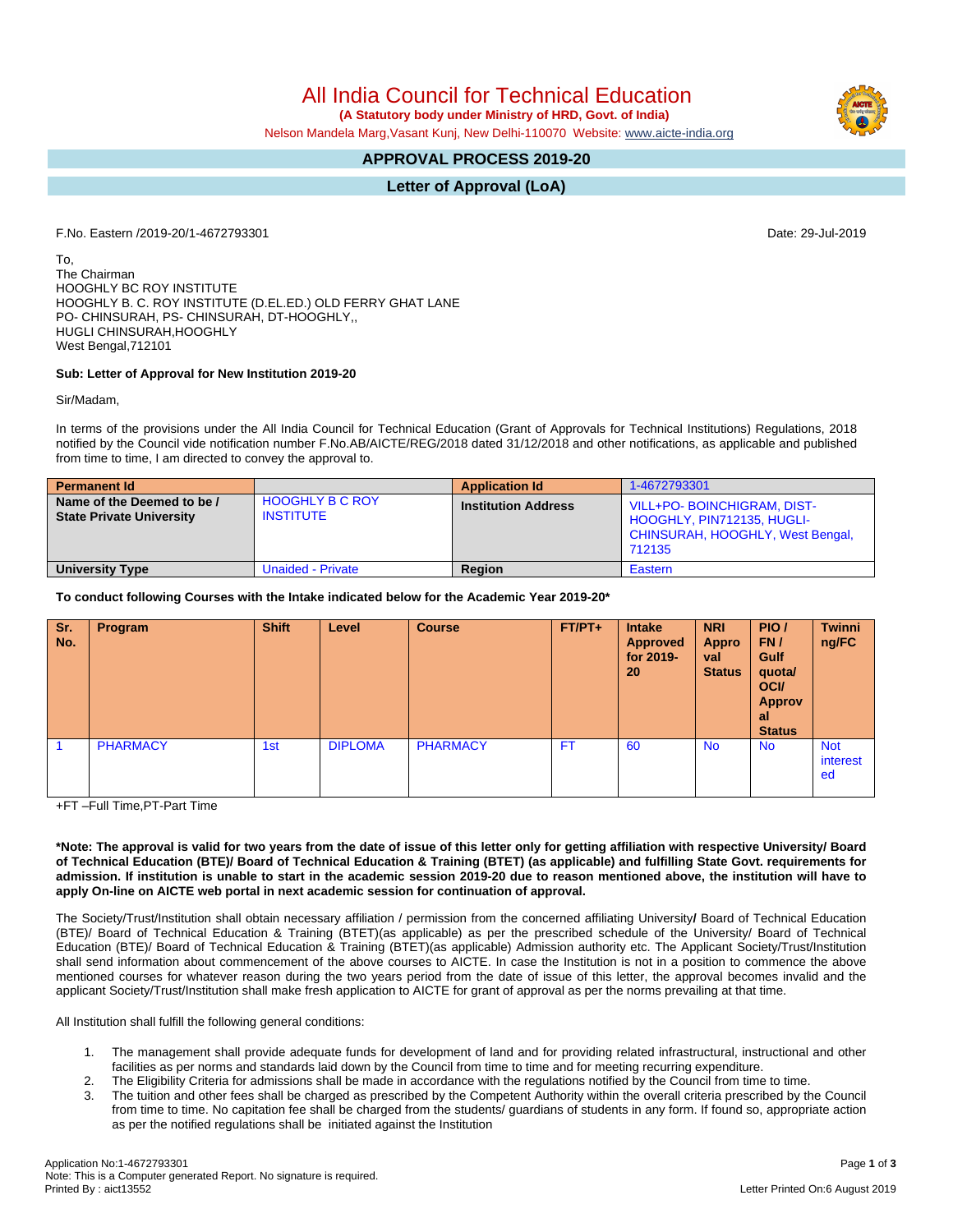- 4. The Curriculum of the course, the procedure for evaluation / assessment of students shall be in accordance with the Model Curriculum and Examination Reforms prescribed by the AICTE from time to time**.**
- 5. The management of the Institution shall not discontinue any course(s) or start any new course(s) or alter intake capacity of seats without the prior approval of the Council**.**
- 6. No excess admission shall be made by the Institution over and above the approved intake under any circumstances. In case any excess admission is reported to the Council, appropriate action as per the notified regulations shall be initiated against the Institution.
- 7. The Institution shall not have any collaborative arrangements with any other Indian and / or Foreign Universities for conduct of technical courses without obtaining prior approval from AICTE. In case any violation is reported to the Council, appropriate action as per the notified regulations shall be initiated against the Institution
- 8. The Institution shall not conduct any course(s) as specified in the Approval Process Handbook without prior permission / approval of AICTE. If found so, appropriate action as per the notified regulations shall be initiated against the Institution.
- 9. The Institution shall operate only from the approved location, and that the institution shall not open any off campus study centers / extension centers directly or in collaboration with any other institution / university / organization for the purpose of imparting technical education without obtaining prior approval from the AICTE. If found so, appropriate action as per the notified regulations shall be initiated against the Institution.
- 10. The accounts of the Institution shall be audited annually by a certified Chartered Accountant and shall be open for inspection by the Council or persons authorized by it.
- 11. Heads of Departments, the teaching and other staff shall be appointed in given time frame and selection shall be done according to procedures, qualifications and experience prescribed by the Council from time to time and pay scales are as per the norms prescribed by the AICTE from time to time. The Institution shall publish an information booklet before commencement of the academic year giving details regarding the Institution and courses / programs being conducted, Fees charged and details of infrastructural facilities including faculty etc. in the form of mandatory disclosure. The information booklet may be made available to the stakeholders of the technical education. The mandatory disclosure information, as per directions in the AICTE website / Approval Process Handbook, shall be put on the Institution Website. The information shall be revised every year with updated information about all aspects of the Institution.
- 12. It shall be mandatory for the Institution to maintain a Website providing the prescribed information. The Website information must be continuously updated as and when changes take place.
- 13. If the Institution fails to disclose the information or suppress and / or misrepresent the information, appropriate action as per the notified regulations shall be initiated against the Institution.
- 14. AICTE may also conduct inspections with or without notifying the dates to verify specific complaints, to verify adherence to AICTE norms & standards, and to verify any mis-representation, violation of norms & standards, mal-practices etc.
- 15. The Institution by virtue of the approval given by Council shall not automatically become claimant to any grant-in-aid from the Central or State Government.
- 16. In the event of a student / candidate withdrawing before the starting of the course, the wait listed candidates should be given admission against the vacant seat. The entire fee collected from the student, after a deduction of the processing fee of not more than Rs. 1000/- (Rupees one thousand only) shall be refunded and returned by the Institution to the student / candidate withdrawing from the program. It would not be permissible for the Institution to retain the School / Institution Leaving Certificates in original to force retention of admitted students and not to charge fees for the remaining period if a student cancels the admission at any point of time.
- 17. The Institution shall take appropriate measures for prevention of ragging in any form, in the light of AICTE regulation "Prevention and Prohibition of Ragging in Technical Institutions, Universities including Deemed to Universities imparting technical education" Regulation 2009 (F.No. 37-3/Legal/AICTE/2009 dated 01/07/2009). In case of failure to prevent the instances of ragging by the Institutions, the Council shall take appropriate action as per the notified regulations.
- 18. It is mandatory to comply all the essential requirements as given in APH 2019-20(appendix 6)

The Management of the Institution shall strictly follow further conditions as may be specified by the Council from time to time.The Council may withdraw the approval, in case it observe any violation of the above conditions and/or non- adherence to the norms and standards prescribed by the Council, mis-representation of facts and submitting factually incorrect information to it.

NOTE: If the State Government / UT / DTE / DME has a reservation policy for admission in Technical Education Institutes and the same is applicable to Private & Self-financing Technical Institutions, then the State Government / UT/ DTE / DME shall ensure that 10 % of Reservation for EWS would be operational from the Academic year 2019-20. However, this would not be applicable in the case of **Minority Institutions referred to the clause (1) of Article 30 of Constitution of India.**

> **Prof. Alok Prakash Mittal Member Secretary, AICTE**

Copy to:

- **1. The Director Of Technical Education\*\*, West Bengal**
- **2. The Registrar\*\*,** West Bengal State Council Of Technical Education, Kolkata
- **3. The Principal / Director,**

Hooghly B C Roy Institute Vill+Po- Boinchigram, Dist- Hooghly, Pin712135, Hugli-Chinsurah,Hooghly, West Bengal,712135